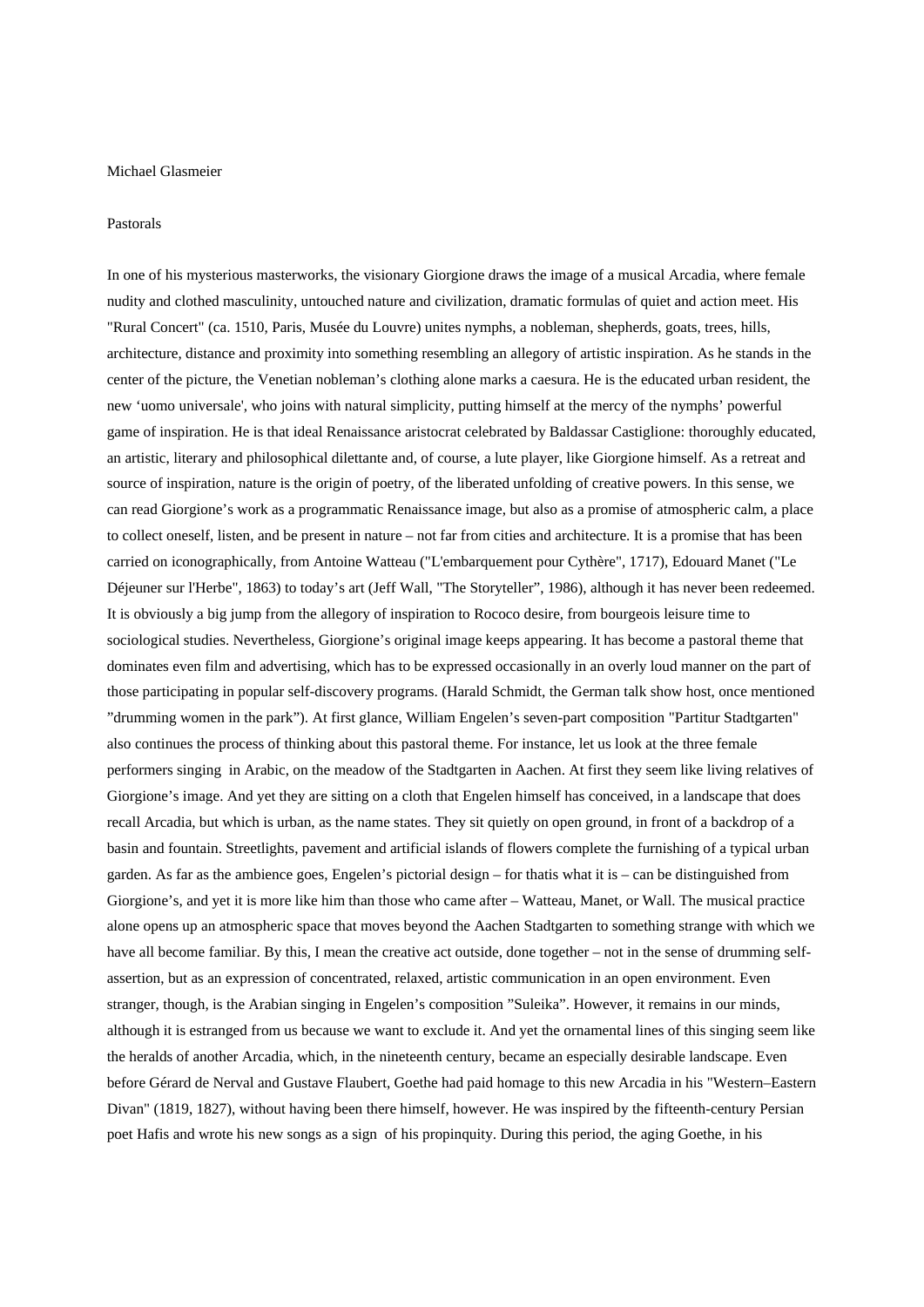"second puberty", was mainly traveling through Germany's countryside and gardens. The Suleika he sang of ("an ornament of virtue") was personified by Marianne Willemer, a beautiful, convivial, musical woman, who answered his poetry with her own. However, Marianne Willemer was a married woman, and this is the kind of thing that leads elderly people to youthfully pine away, inspired by Oriental songs in the sense of "what we Germans call the Geist", meaning, of the "overall view of the nature of the world, irony, liberal use of talents" (Goethe). Suleika sings, "Jedes Leben sei zu führen / Wenn man sich nicht selbst vermißt / Alles könne man verlieren / Wenn man bliebe / was man ist" . Engelen had a few verses from the "Book of Suleika" in the "Western–Eastern Divan" translated into Arabic, thus literally putting them into the picture, through calligraphy. In addition, there is an extensive score with various legends, which clearly recall cartography. This connects the image of the three singers with more and more images, turning into a rapport that is sometimes acoustically, sometimes visually, sometimes ornamentally, sometimes statically in permanent movement. It can be interpreted extensively through iconographics, chronologically through cultural history and spatially through anthropology. This image branches out into other visual systems – those of notation, cartography, calligraphy, or the visual poetry of the printed cloth as something to sit on, each of which demands other perspectives, other eyes, for looking at the panorama of the park or the detailed view of the map legends and words. Engelen exposes what Giorgione does not mention, namely, the texts and notes behind his image, and in this way leads us (as he does with his architectural models) to the realm of transparence and graceful mobility. He inversely transforms Giorgione, and with this step, also transforms Goethe, who transformed Hafis, who in turn transformed the nineteenth century that transformed Giorgione, who transformed the philosophies of his time, which are transformed into interpretive models of images in the twentieth century (Aby Warburg), and so on. On closer inspection, the three singers in the Aachen Stadtgarten start an eternal process of transformation, which begins with images and creates images. That is the poetry of the pastoral, the untamed power of inspiration. Engelen, whose legends describe the sounds, lays out his notations as if they were images of landscapes or other things, composed of the visual. A variety of walks ("Im Friedhof"), the growth of nature ("Bruchstücke"), a diagram of his eyeball ("Augenblicke"), or the map for the city garden ("Wanderwege") are images that become music through notation, not illustrative in the sense of programmed music, but sculptural, like the duration of notes, according to Marcel Duchamp, who employed the term "musical sculpture". "Duration – notes that start at different points and form a sonorous sculpture that lasts." The bodies of the musicians should not disappear, in an act of symphonic engulfment. They remain present, as bodies that make sound in a landscape. What is valid for "Suleika" must certainly also be true for the other compositions. When they are performed, they put images into the landscape. They are compositions for open eyes, whosesounds mix with others – birds, street noises, children playing, and people talking. They are not clarified studio sounds. They are notes that do not disturbothers and are sculpturally positioned in a certain environment, only to disappear again soon. They do not draw attention to themselves by being loud, and each physical act of the musicians unfolds the way they are played, as they are open to noises and acoustic coincidences of every kind. From images to music, from music to images. Unlike diverse notation experiments by composers such as Edgar Varése, Philip Corner, John Cage, and others who worked with cartographic systems, Engelen stays in one place, so to speak. He does not compose the world for a narrow concert hall, does not produce historical images. He remains pastoral. This is not limitation, but knowledge of the ecology of possibilities and intensities, oriented toward that "becoming",of which Gilles Deleuze and Félix Guattari speak in Thousand Plateaus.